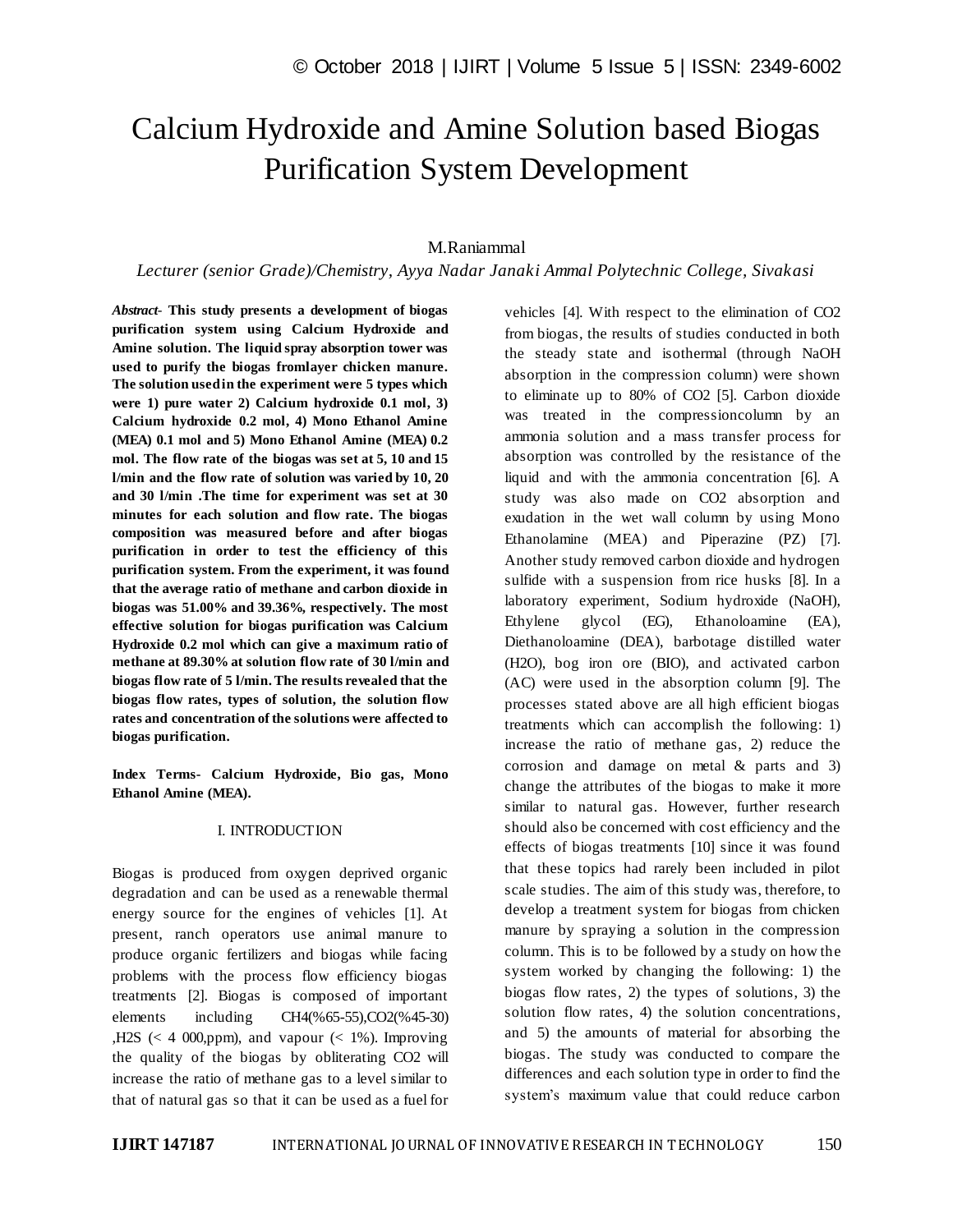dioxide and hydrogen sulphide during biogas treatments.

# II. THE BIOGAS PURIFICATION SYSTEM

If the untreated biogas is used as fuel, it will result in incomplete combustion in the combustion chamber. Therefore,before using biogas, it is necessary to treat the carbon dioxide and hydrogen sulfide with the following: 1) waterscrubber technology, 2) pressure swing adsorption (PSA) technology, 3) chemical adsorption technology, and 4)membrane separation technology. For efficient combustion in the combustion chamber, quality biogas is a necessity[11].

Biogas treatments with distilled water, Calcium hydroxide, and Mono Ethanol Amine (MEA) can be expressed bythe chemical reactions (1), (2), and (3), respectively [12].

| $H2O + CO2 \leftrightarrow H2CO3$           | (1) |
|---------------------------------------------|-----|
| $Ca(OH)2 + CO2 \leftrightarrow CaCO3 + H2O$ | (2) |
| $2(R-NH2) + CO2 \leftrightarrow RNHCOONH3R$ | (3) |

## III.EXPERIMENTS & METHODS

## 3.1 The Experimental Equipment

The aim of this research was to develop and improve the quality of biogas in chicken farms by using spray tower scrubbers. The scrubbers are a system designed to improve the quality of biogas by using chemical absorption including the following: 1) FeS chemical scrubber tank, 2) Calcium Hydroxide or Mono Ethanol Amine scrubber tank, and 3) a silica gel tank to remove vapour by as shown in Figure 1. This treatment system is effective in eliminating carbon dioxide. However, the aims of the study did not include the removal of hydrogen sulfide.

3.2 The Experimental Methods

The biogas treatment system that was used for the experiment is shown in Figure 2. Five different solutions were used in the experiment: 1) pure water, 2) Calcium hydroxide (0.1mol), 3) Calcium hydroxide (0.2 mol), 4) Mono Ethanol Amine (MEA) (0.1 mol), and 5) Mono Ethanol Amine (MEA) (0.2 mol). The solution flow rate was fixed at three levels: 10, 20, and 30 l/min and the biogas flow rate were fixed at 5, 10, and 15 l/min. The time used to test the carbon dioxide absorption for each of the solutions was 30 minutes per solution per flow rate. The

component values of the biogas were measured both before and after the treatment to analyse the system's ability to treat biogas.



Figure 1. The Schematic Diagram



Figure 2: The Purification Biogas System

## IV. RESULT

## 4.1. The Biogas Component

The biogas, used in the experiment, had been derived from the chicken manure biogas system. The amount ofbiogas generated differed from day to day depending on the time. The average component values in the biogas beforetreatment are shown in Table 1. Also, the amount of biogas, generated each day, depended upon the COD of the wastewater from chicken manure that had been in the biogas generating system. The component values of the biogas foreach day were found to be similar.

| Table 1: The Average Values of Biogas Composition |  |  |  |
|---------------------------------------------------|--|--|--|
|---------------------------------------------------|--|--|--|

| Bio-Gas Components    | Average Value |  |  |
|-----------------------|---------------|--|--|
| $(%)$ CH <sub>4</sub> | 51.00         |  |  |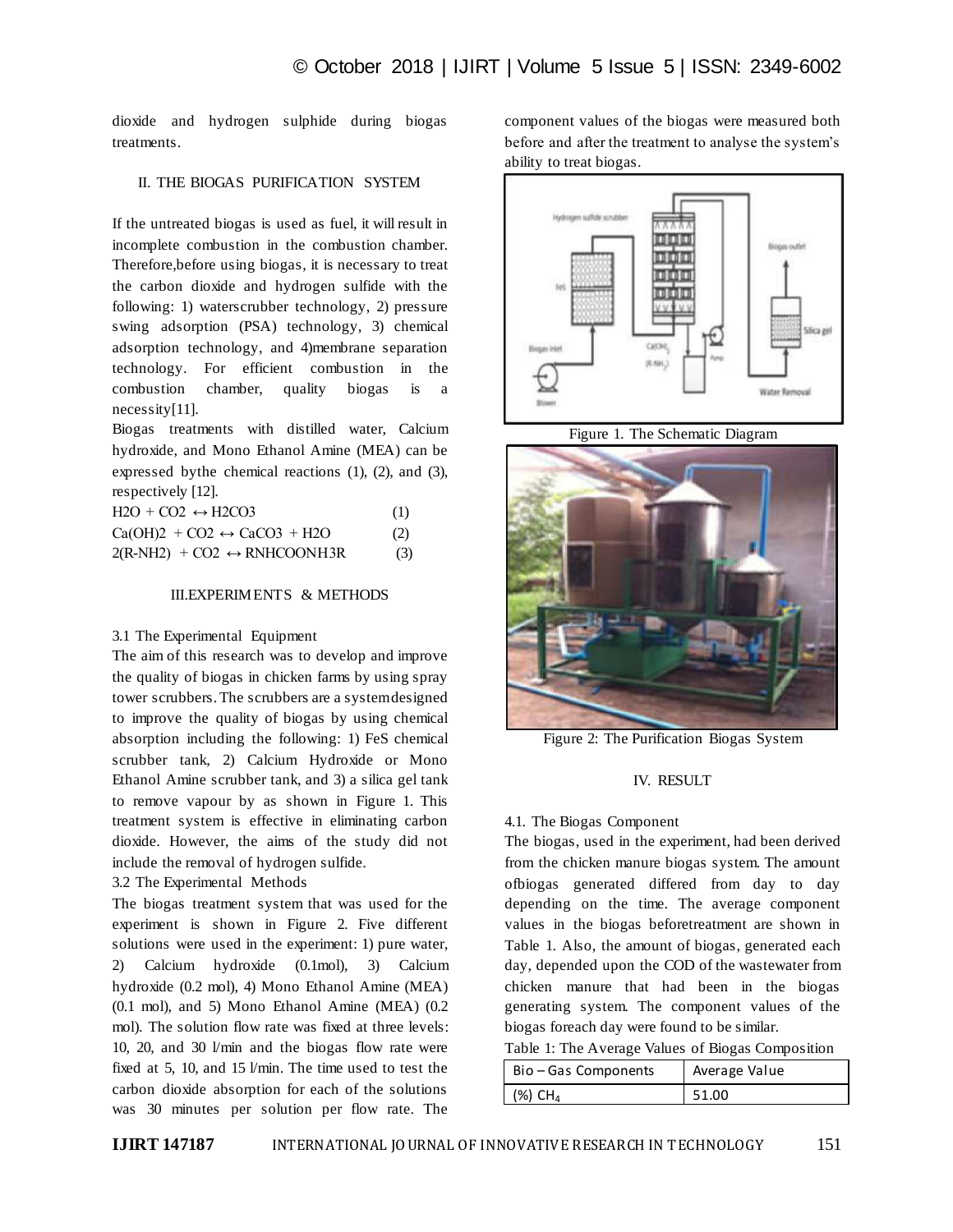| (%) CO <sub>2</sub>   | 39.36   |
|-----------------------|---------|
| $(96)$ O <sub>2</sub> | 0.21    |
| (ppm) $H_2S$          | 2940.61 |

4.2. The Removal of CO2 from Biogas by Pure Water

Carbon dioxide can be dissolved in water thus changing it to carbonic acid and transmuting it into bicarbonate and carbonate. From the experiment, it was found that when the biogas and solution flow rates were changed, the amount of methane changed only minimally because the carbon dioxide was unable to be dissolved by the water in the spray tower water scrubber column. As a result, carbon dioxide could not be treated.

4.3. The Removal of CO2 from the Biogas by Calcium Hydroxide

After treating the biogas with a solution of calcium hydroxide at concentrations of 0.1 and 0.2 mol. And at different biogas and solution flow rates, the amounts of CH4 remained are shown in Table 2. The highest level of methane (89.3%) was achieved by using a calcium hydroxide solution of 0.2 mol. with a gas flow rate of 5 l/min. and a solution flow rate of 30 l/min. Therefore, it was found that this treatment could increase the amount of methane when the solution flow rate was high, but when the biogas flow rate was low. In other words, the biogas and solution flow rate can affect the biogas treatment efficiency.

Table2: The Removal of CO2 from Biogas by Mono Ethanol Amine (MEA)

| <b>Biogas</b> | Max $CH_4$ composition (%) |      |      |                   |      |      |
|---------------|----------------------------|------|------|-------------------|------|------|
| Flow          | Calcium Hydroxide          |      |      | Calcium Hydroxide |      |      |
| (1/min)       | $0.1$ mol                  |      |      | $0.2$ mol         |      |      |
|               | Solution                   |      | flow | Solution          |      | flow |
|               | (1/min)                    |      |      | (1/min)           |      |      |
|               | 10                         | 20   | 30   | 10                | 20   | 30   |
| 5             | 59.9                       | 75.4 | 81.1 | 58.8              | 78.3 | 89.3 |
| 10            | 58.5                       | 74.0 | 77.7 | 57.6              | 75.5 | 87.4 |
| 15            | 55.2                       | 70.3 | 71.7 | 56.7              | 70.7 | 84.3 |

4.4. The Removal of CO2 from Biogas by Mono Ethanol Amine (MEA)

Biogas treatments with a mono ethanolamine solution at a concentration of 0.1 mol., with a biogas flow rate of 15 litres/min., and solution flow rate of 10, 20, and 30 litres/min, were found to yield methane at the highest levels of 72.0%, 81.5%, and 72.3%, respectively. Biogas treatments with an Amine solution at a concentration of 0.2 mol, with a biogas flow rate of 15  $l$ /min, and with solution flow rates of 10, 20, and 30 l/min were found to contain methane at the highest level of 73.5%, 75.3%, and 77.2%, respectively. This is shown in Figure 3.



Figure 3: Biogas Purification from Mono Ethanolamine at a Biogas Flow Rate of 15 l/min

#### V.CONCLUSION

This research was conducted to develop a system that can be used to improve the quality of biogas in chicken farms by using spray tower scrubbers. Before and after treatments, the component values of the biogas were measured by a biogas analyser. The biogas flow rate used in the treatment included 3 levels: 5, 10, and 15 l/min, while the solution flow rates, used for treating the biogas, were 10, 20, and 30 l/min. The time used for the experiment was 30 minutes per solution per flow rate. Test results showed that before treatment, biogas average component values included methane 51.00% and carbon dioxide 39.36%. Tests with a solution of distilled water resulted in no changes or in very minor ones. Tests with a calcium hydroxide solution with a concentration of 0.1 and 0.2 mol, resulted in the highest methane value of 81.1% and 89.3% when the biogas flow rate was  $5$  l/min and the solution flow rate was 30 l/min. Tests on biogas treatments with an mono ethanolamine solution with concentrations of 0.1 and 0.2 mol. resulted in the highest methane levels of 81.5% and 77.2%, respectively. The highest level of methane (89.3%), produced from this experiment, occurred when the biogas flow rate was 5 l/min. and solution flow rate was 30 l/min. With a